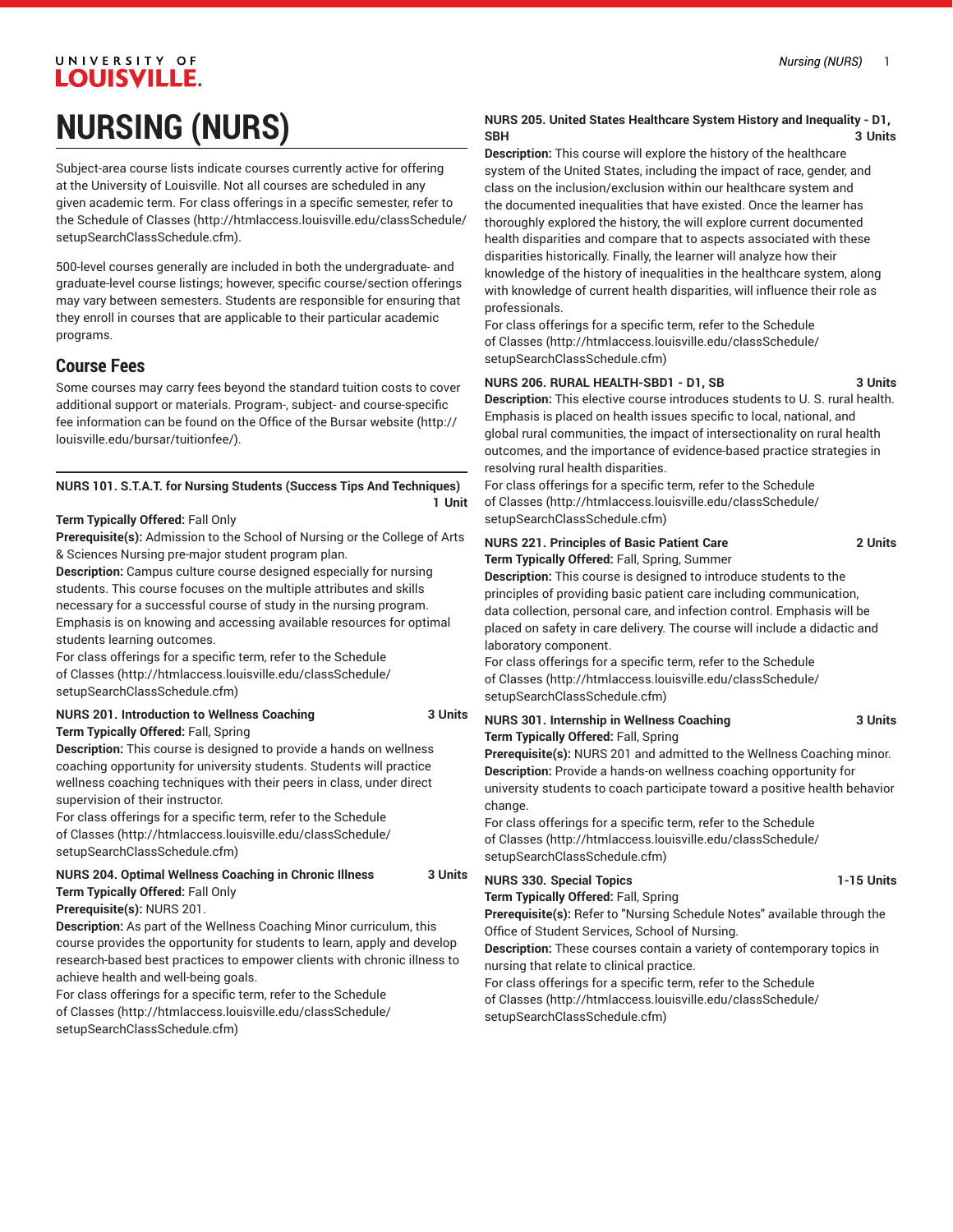#### **NURS 338. Lifespan Pathophysiology 4 Units**

#### **Term Typically Offered:** Fall, Spring, Summer

**Prerequisite(s):** BIOL 257, BIOL 258, BIOL 261, BIOL 262, CHEM 105, or CHEM 201 or appropriate equivalency; students must be admitted to the School of Nursing lower division program code NU BSN.

**Fee:** An additional \$140.00 is charged for this course.

**Description:** Focuses on the body's response to pathological processes throughout the lifespan. Emphasis is on using knowledge of normal physiology to understand adaptive and maladaptive processes of pathological conditions.

For class offerings for a specific term, refer to the [Schedule](http://htmlaccess.louisville.edu/classSchedule/setupSearchClassSchedule.cfm) [of Classes \(http://htmlaccess.louisville.edu/classSchedule/](http://htmlaccess.louisville.edu/classSchedule/setupSearchClassSchedule.cfm) [setupSearchClassSchedule.cfm\)](http://htmlaccess.louisville.edu/classSchedule/setupSearchClassSchedule.cfm)

#### **NURS 342. Professional Nursing Communication 3 Units**

**Term Typically Offered:** Fall, Spring

**Prerequisite(s):** Admission to the upper division in the School of Nursing. **Description:** This course builds on the general education communication course and applies oral and written communication techniques to professional nursing practice.

For class offerings for a specific term, refer to the [Schedule](http://htmlaccess.louisville.edu/classSchedule/setupSearchClassSchedule.cfm) [of Classes \(http://htmlaccess.louisville.edu/classSchedule/](http://htmlaccess.louisville.edu/classSchedule/setupSearchClassSchedule.cfm) [setupSearchClassSchedule.cfm\)](http://htmlaccess.louisville.edu/classSchedule/setupSearchClassSchedule.cfm)

#### **NURS 343. Health Assessment for the Professional Nurse 3 Units Term Typically Offered:** Fall, Spring

**Prerequisite(s):** Admission to the upper division in the School of Nursing. **Description:** Introduces concepts, skills and techniques necessary to perform comprehensive, individual health assessment for professional nursing practice.

For class offerings for a specific term, refer to the [Schedule](http://htmlaccess.louisville.edu/classSchedule/setupSearchClassSchedule.cfm) [of Classes \(http://htmlaccess.louisville.edu/classSchedule/](http://htmlaccess.louisville.edu/classSchedule/setupSearchClassSchedule.cfm) [setupSearchClassSchedule.cfm\)](http://htmlaccess.louisville.edu/classSchedule/setupSearchClassSchedule.cfm)

#### **NURS 344. Community Health Nursing 1978 1979 1979 1979 1981 1982 1983 1984 1985 1986 1988 1989 1988 1989 1988 Term Typically Offered:** Fall, Spring

**Prerequisite(s):** Admission to the upper division in the School of Nursing. **Fee 1:** An additional \$45.00 is charged for this course.

**Fee 2:** An additional \$120.00 is charged for this course.

**Description:** This course provides students the opportunity to gain handson experience in a variety of community settings in developing depth and breadth of knowledge in holistic assessment and intervention to protect and promote the health of populations around the world.

**Note:** This course contains a clinical component.

**Course Attribute(s):** CBL - This course includes Community-Based Learning (CBL). Students will engage in a community experience or project with an external partner in order to enhance understanding and application of academic content.

For class offerings for a specific term, refer to the [Schedule](http://htmlaccess.louisville.edu/classSchedule/setupSearchClassSchedule.cfm) [of Classes \(http://htmlaccess.louisville.edu/classSchedule/](http://htmlaccess.louisville.edu/classSchedule/setupSearchClassSchedule.cfm) [setupSearchClassSchedule.cfm\)](http://htmlaccess.louisville.edu/classSchedule/setupSearchClassSchedule.cfm)

#### **NURS 345. Foundations of Professional Nursing Practice 4 Units Term Typically Offered:** Fall, Spring

**Prerequisite(s):** Admission to the upper division in the School of Nursing. **Fee 1:** An additional \$120.00 is charged for this course.

**Fee 2:** An additional \$45.00 is charged for this course.

**Description:** This course is designed to introduce professional nursing principles while teaching students to apply foundational knowledge of nursing care. Skills practiced in lab will facilitate application of cognitive, psychomotor and interpersonal skills.

For class offerings for a specific term, refer to the [Schedule](http://htmlaccess.louisville.edu/classSchedule/setupSearchClassSchedule.cfm) [of Classes](http://htmlaccess.louisville.edu/classSchedule/setupSearchClassSchedule.cfm) ([http://htmlaccess.louisville.edu/classSchedule/](http://htmlaccess.louisville.edu/classSchedule/setupSearchClassSchedule.cfm) [setupSearchClassSchedule.cfm\)](http://htmlaccess.louisville.edu/classSchedule/setupSearchClassSchedule.cfm)

**NURS 346. Management of Care of the Adult Health Client I 5 Units Term Typically Offered:** Fall, Spring, Summer

**Prerequisite(s):** Admission to the upper division in the School of Nursing. **Fee 1:** An additional \$150.00 is charged for this course.

**Fee 2:** An additional \$90.00 is charged for this course.

**Description:** This course is to focus on care management of adults, including young adults, middle-ages, and geriatric clients, who have chronic health conditions and are experiencing alterations in body systems.

**Note:** This course contains a clinical component.

**Course Attribute(s):** CBL - This course includes Community-Based Learning (CBL). Students will engage in a community experience or project with an external partner in order to enhance understanding and application of academic content.

For class offerings for a specific term, refer to the [Schedule](http://htmlaccess.louisville.edu/classSchedule/setupSearchClassSchedule.cfm) [of Classes](http://htmlaccess.louisville.edu/classSchedule/setupSearchClassSchedule.cfm) ([http://htmlaccess.louisville.edu/classSchedule/](http://htmlaccess.louisville.edu/classSchedule/setupSearchClassSchedule.cfm) [setupSearchClassSchedule.cfm\)](http://htmlaccess.louisville.edu/classSchedule/setupSearchClassSchedule.cfm)

### **NURS 347. Health Assessment** 3 Units

**Term Typically Offered:** Fall, Spring

**Prerequisite(s):** Admission to the upper division in the School of Nursing. **Fee:** An additional \$90.00 is charged for this course.

**Description:** This course focuses on assessment component of the nursing process as a foundation of professional nursing practice. A systematic approach to client interview and physical exam techniques are emphasized.

For class offerings for a specific term, refer to the [Schedule](http://htmlaccess.louisville.edu/classSchedule/setupSearchClassSchedule.cfm) [of Classes](http://htmlaccess.louisville.edu/classSchedule/setupSearchClassSchedule.cfm) ([http://htmlaccess.louisville.edu/classSchedule/](http://htmlaccess.louisville.edu/classSchedule/setupSearchClassSchedule.cfm) [setupSearchClassSchedule.cfm\)](http://htmlaccess.louisville.edu/classSchedule/setupSearchClassSchedule.cfm)

#### **NURS 351. Adult Heath Nursing 7 Units Term Typically Offered:** Fall, Spring

**Prerequisite(s):** NURS 338, NURS 341, NURS 342, NURS 343, and NURS 395.

**Description:** Application of Lifeskills for professional nursing focusing on acute and chronic care of adult and families. Experiences emphasize secondary and tertiary prevention and care of aggregates, families and individuals.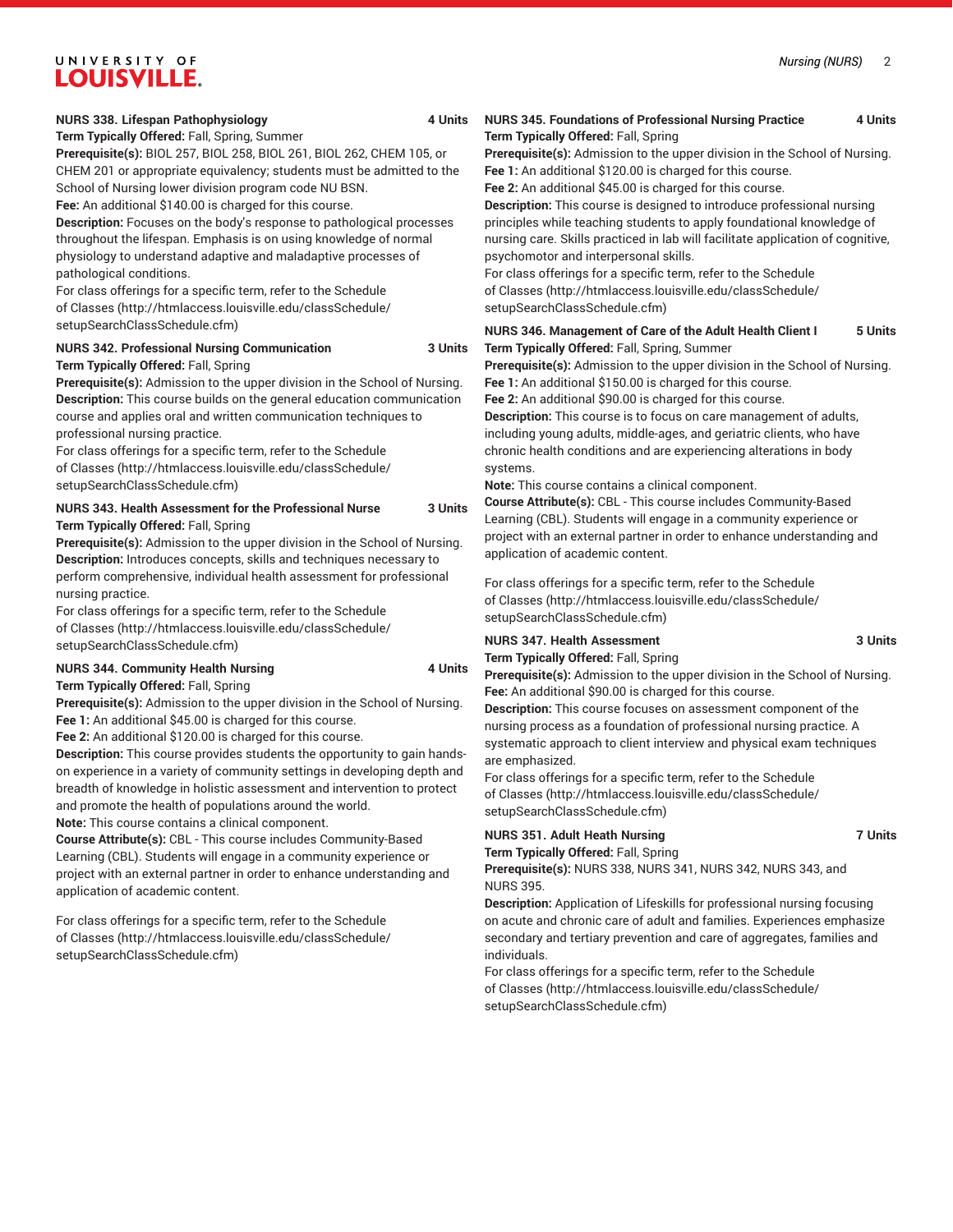*Nursing (NURS)* 3

| <b>NURS 352. Pediatric Health Nursing</b><br>7 Units<br>Term Typically Offered: Fall, Spring<br>Prerequisite(s): NURS 338, NURS 341, NURS 342, NURS 343, and<br><b>NURS 395.</b><br>Description: Application of Lifeskills for professional nursing focuses on<br>acute and chronic care of children and families. Experiences emphasize<br>secondary and tertiary prevention and care of aggregates, families and<br>individuals.<br>For class offerings for a specific term, refer to the Schedule<br>of Classes (http://htmlaccess.louisville.edu/classSchedule/<br>setupSearchClassSchedule.cfm)             | NURS 358. Nursing Research for Evidence-Based Practice<br>2 Units<br>Term Typically Offered: Fall, Spring<br>Prerequisite(s): NURS 344, NURS 345, NURS 346, and NURS 347.<br>Fee: An additional \$60.00 is charged for this course.<br>Description: This course is designed to explore the translation of research<br>into practice to resolve clinical issues and improve patient outcomes. It<br>emphasizes the ability to locate, interpret, and evaluate research study<br>reports and research-based clinical guidelines.<br>For class offerings for a specific term, refer to the Schedule<br>of Classes (http://htmlaccess.louisville.edu/classSchedule/<br>setupSearchClassSchedule.cfm) |
|------------------------------------------------------------------------------------------------------------------------------------------------------------------------------------------------------------------------------------------------------------------------------------------------------------------------------------------------------------------------------------------------------------------------------------------------------------------------------------------------------------------------------------------------------------------------------------------------------------------|--------------------------------------------------------------------------------------------------------------------------------------------------------------------------------------------------------------------------------------------------------------------------------------------------------------------------------------------------------------------------------------------------------------------------------------------------------------------------------------------------------------------------------------------------------------------------------------------------------------------------------------------------------------------------------------------------|
| <b>NURS 355. Portfolio Equivalency</b><br>30 Units<br><b>Grading Basis: Pass/Fail</b><br>Term Typically Offered: Fall, Spring<br>Prerequisite(s): Admission into the RN-BSN online program (academic<br>plan code NUR BSNUDO).<br>Description: The student provides a comprehensive portfolio<br>documenting prior educational, professional and life experiences in<br>preparation and practice as a registered nurse.<br>Note: 30 credit hours for equivalency at no charge.<br>For class offerings for a specific term, refer to the Schedule                                                                 | <b>NURS 360. Health Status Assessment</b><br>3 Units<br>Term Typically Offered: Fall, Spring<br>Prerequisite(s): Admission to the Accelerated RN-BSN program and<br>completion of foundational coursework.<br>Description: This course introduces basic physical assessment skills that<br>enhance the students' ability to carry out the assessment phase of the<br>nursing process. Students collect health status data from classmates<br>and practice physical examination skills.<br>For class offerings for a specific term, refer to the Schedule<br>of Classes (http://htmlaccess.louisville.edu/classSchedule/<br>setupSearchClassSchedule.cfm)                                         |
| of Classes (http://htmlaccess.louisville.edu/classSchedule/<br>setupSearchClassSchedule.cfm)<br>NURS 356. Management of Care of the Adult Health Client II<br><b>7 Units</b><br>Term Typically Offered: Fall, Spring<br>Prerequisite(s): NURS 344, NURS 345, and NURS 347.<br>Fee 1: An additional \$210.00 is charged for this course.<br>Fee 2: An additional \$135.00 is charged for this course.<br>Description: This course focuses on care management of adults,<br>including young, middle-aged and geriatric clients, who have acute health<br>conditions, and experiencing alterations in body systems. | <b>NURS 365. Pharmacology</b><br>3 Units<br>Term Typically Offered: Fall, Spring<br>Prerequisite(s): Admission to the Accelerated RN-BSN program.<br>Description: Students will gain knowledge of the properties and actions<br>of pharmacological agents for application in clinical practice.<br><b>Note:</b> This is a web-enhanced course.<br>For class offerings for a specific term, refer to the Schedule<br>of Classes (http://htmlaccess.louisville.edu/classSchedule/<br>setupSearchClassSchedule.cfm)                                                                                                                                                                                 |
| Note: This course contains a clinical component.<br>Course Attribute(s): CBL - This course includes Community-Based<br>Learning (CBL). Students will engage in a community experience or<br>project with an external partner in order to enhance understanding and<br>application of academic content.<br>For class offerings for a specific term, refer to the Schedule<br>of Classes (http://htmlaccess.louisville.edu/classSchedule/<br>setupSearchClassSchedule.cfm)<br><b>NURS 357. Maternal-Newborn Nursing</b><br>4 Units<br>Term Typically Offered: Fall, Spring                                         | <b>NURS 370. Integration for Practice</b><br>3 Units<br>Term Typically Offered: Fall, Spring<br>Prerequisite(s): Admission to the Accelerated RN-BSN program and<br>completion of foundational coursework.<br>Description: This course uses creative methodologies to facilitate<br>students' integration of basic concepts in assessment, pharmacology<br>and pathophysiology for clinical practice within the context of<br>professional lifeskills.<br>For class offerings for a specific term, refer to the Schedule<br>of Classes (http://htmlaccess.louisville.edu/classSchedule/<br>setupSearchClassSchedule.cfm)                                                                         |
| Prerequisite(s): NURS 344, NURS 345, NURS 346, and NURS 347.<br>Fee 1: An additional \$120.00 is charged for this course.<br>Fee 2: An additional \$45.00 is charged for this course.<br>Description: Utilizing active learning experiences, this course focuses<br>on nursing care of childbearing families from preconception through the<br>neonatal period with emphasis on multiple factors that impact health<br>promotion, decision making, and disease management.<br>Note: This course has a clinical component.                                                                                        | <b>NURS 375. Pathophysiology</b><br>3 Units<br>Term Typically Offered: Fall, Spring<br>Prerequisite(s): Admission to the Accelerated RN-BSN program.<br>Description: This course focuses on the body's response to pathological<br>processes throughout the lifespan. Emphasis is on using knowledge of<br>normal physiology to understand adaptive and maladaptive processes of<br>pathological conditions.<br>Note: This is a web-enhanced course.                                                                                                                                                                                                                                             |
| For class offerings for a specific term, refer to the Schedule<br>of Classes (http://htmlaccess.louisville.edu/classSchedule/<br>ootun Cooroh Close Cabadula ofm)                                                                                                                                                                                                                                                                                                                                                                                                                                                | For class offerings for a specific term, refer to the Schedule<br>of Classes (http://htmlaccess.louisville.edu/classSchedule/                                                                                                                                                                                                                                                                                                                                                                                                                                                                                                                                                                    |

[setupSearchClassSchedule.cfm\)](http://htmlaccess.louisville.edu/classSchedule/setupSearchClassSchedule.cfm)

[setupSearchClassSchedule.cfm\)](http://htmlaccess.louisville.edu/classSchedule/setupSearchClassSchedule.cfm)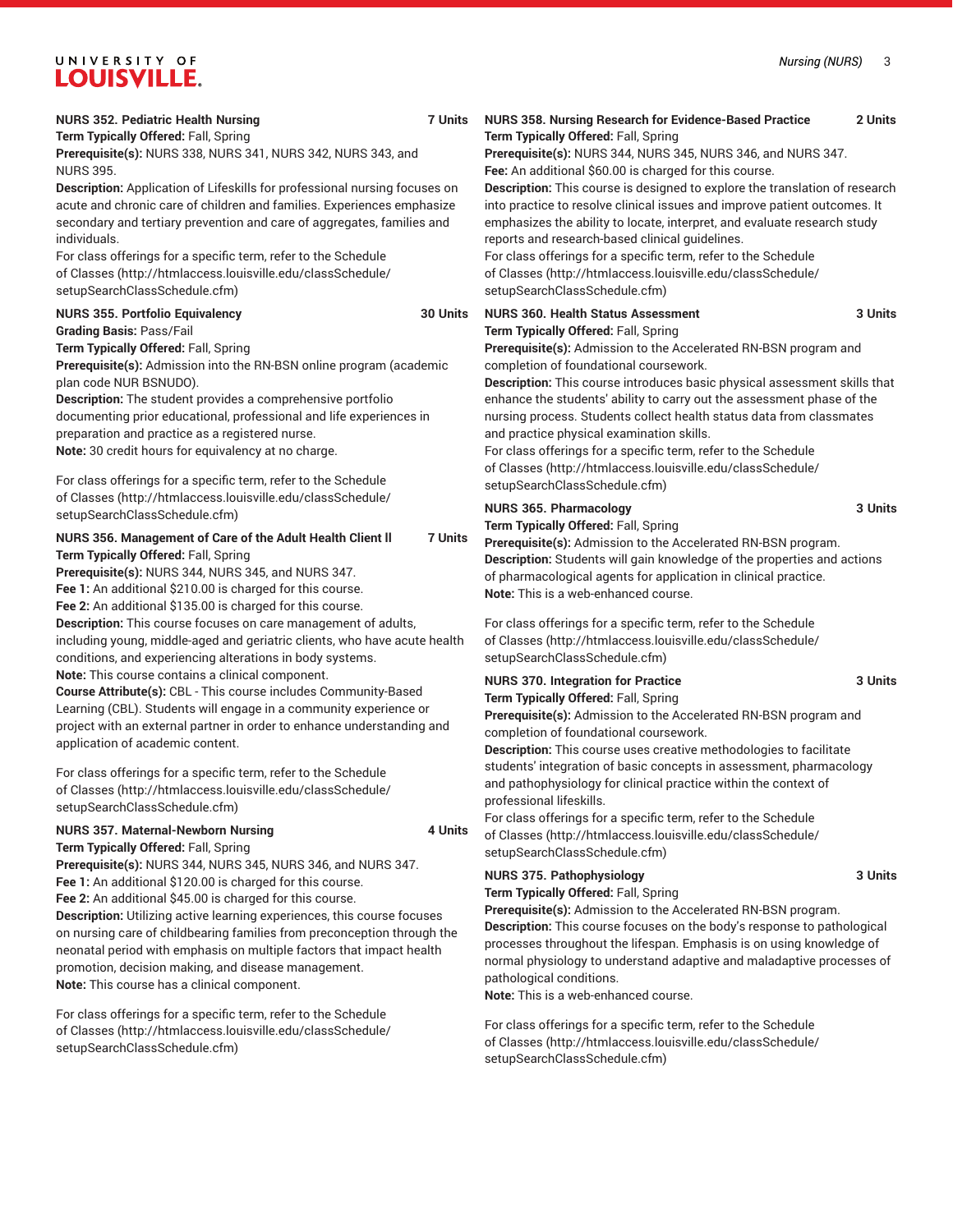**Term Typically Offered:** Fall, Spring **Prerequisite(s):** Admission to the upper division in the School of Nursing. **Description:** Examines principles of nursing management for

pharmacological interventions. Concepts of pharmacodynamics and pharmacokinetics for common drug classifications will be explored. For class offerings for a specific term, refer to the [Schedule](http://htmlaccess.louisville.edu/classSchedule/setupSearchClassSchedule.cfm) [of Classes \(http://htmlaccess.louisville.edu/classSchedule/](http://htmlaccess.louisville.edu/classSchedule/setupSearchClassSchedule.cfm)

[setupSearchClassSchedule.cfm\)](http://htmlaccess.louisville.edu/classSchedule/setupSearchClassSchedule.cfm)

### **NURS 381. Foundations for Evidenced-Based Professional Nursing**

#### **3 Units**

#### **Term Typically Offered:** Fall, Spring

**Prerequisite(s):** Admission to the RN-BSN online program (academic plan NUR BSNUDO).

**Description:** Provides opportunity for registered nursing student to transition in the baccalaureate nursing program and explore and create components of professional evidence-based nursing care in a dynamic health care environment.

For class offerings for a specific term, refer to the [Schedule](http://htmlaccess.louisville.edu/classSchedule/setupSearchClassSchedule.cfm) [of Classes \(http://htmlaccess.louisville.edu/classSchedule/](http://htmlaccess.louisville.edu/classSchedule/setupSearchClassSchedule.cfm) [setupSearchClassSchedule.cfm\)](http://htmlaccess.louisville.edu/classSchedule/setupSearchClassSchedule.cfm)

### **NURS 382. Nursing Research for Evidence-Based Practice 3 Units Term Typically Offered:** Fall, Spring

**Prerequisite(s):** NURS 381.

**Description:** Focuses on research process as it relates to health and nursing practice. Emphasizes abilities to interpret research reports and apply research evidence to nursing practice.

For class offerings for a specific term, refer to the [Schedule](http://htmlaccess.louisville.edu/classSchedule/setupSearchClassSchedule.cfm) [of Classes \(http://htmlaccess.louisville.edu/classSchedule/](http://htmlaccess.louisville.edu/classSchedule/setupSearchClassSchedule.cfm) [setupSearchClassSchedule.cfm\)](http://htmlaccess.louisville.edu/classSchedule/setupSearchClassSchedule.cfm)

### **NURS 383. Case Management of Individuals and Families 3 Units Term Typically Offered:** Fall, Spring

**Prerequisite(s):** NURS 381.

**Description:** Examines the significance of concepts related to complex health problems, the importance of chronicity of health status, and multidimensional problems.

For class offerings for a specific term, refer to the [Schedule](http://htmlaccess.louisville.edu/classSchedule/setupSearchClassSchedule.cfm) [of Classes \(http://htmlaccess.louisville.edu/classSchedule/](http://htmlaccess.louisville.edu/classSchedule/setupSearchClassSchedule.cfm) [setupSearchClassSchedule.cfm\)](http://htmlaccess.louisville.edu/classSchedule/setupSearchClassSchedule.cfm)

### **NURS 384. Global Healthcare Issues, Systems and Policies 3 Units Term Typically Offered:** Fall, Spring

**Prerequisite(s):** NURS 338, NURS 360, NURS 381, and NURS 380. **Description:** Examines the political and social factors that contribute to poor health nationally and globally, legal, economic, political factors impacting health care will be evaluated.

For class offerings for a specific term, refer to the [Schedule](http://htmlaccess.louisville.edu/classSchedule/setupSearchClassSchedule.cfm) [of Classes \(http://htmlaccess.louisville.edu/classSchedule/](http://htmlaccess.louisville.edu/classSchedule/setupSearchClassSchedule.cfm) [setupSearchClassSchedule.cfm\)](http://htmlaccess.louisville.edu/classSchedule/setupSearchClassSchedule.cfm)

#### **NURS 385. Nursing Leadership and Health Policy 4 Units Term Typically Offered:** Fall, Spring

**Prerequisite(s):** NURS 381 and NURS 382.

**Description:** This course provides an introduction to nursing leadership and an overview of health policy. Principles, theories, practices employed by successful nurse leaders will be explored.

For class offerings for a specific term, refer to the [Schedule](http://htmlaccess.louisville.edu/classSchedule/setupSearchClassSchedule.cfm) [of Classes \(http://htmlaccess.louisville.edu/classSchedule/](http://htmlaccess.louisville.edu/classSchedule/setupSearchClassSchedule.cfm) [setupSearchClassSchedule.cfm\)](http://htmlaccess.louisville.edu/classSchedule/setupSearchClassSchedule.cfm)

#### **NURS 387. Pathophysiology and Pharmacotherapeutics for RNs 4 Units Term Typically Offered:** Fall, Spring

**Prerequisite(s):** Admission into the RN-BSN online program (academic plan code NUR BSNUDO).

**Description:** This course examines pathophysiology as the body's response to pathological processes. An emphasis is placed on the student's use of knowledge of normal physiology to understand adaptive and maladaptive processes of chronic pathological conditions. The student will examine nursing management of chronic pathological conditions in selected populations using principles of pharmacotherapeutics, pharmodynamics and pharmacokentics for safe and effective pharmacological interventions.

For class offerings for a specific term, refer to the [Schedule](http://htmlaccess.louisville.edu/classSchedule/setupSearchClassSchedule.cfm) [of Classes](http://htmlaccess.louisville.edu/classSchedule/setupSearchClassSchedule.cfm) ([http://htmlaccess.louisville.edu/classSchedule/](http://htmlaccess.louisville.edu/classSchedule/setupSearchClassSchedule.cfm) [setupSearchClassSchedule.cfm\)](http://htmlaccess.louisville.edu/classSchedule/setupSearchClassSchedule.cfm)

### **NURS 388. Global Health: Disparities and Social Determinants - D2, SB 3 Units**

#### **Term Typically Offered:** Fall, Spring

**Description:** This course examines health disparities and the influence of culture, social determinants of health, and health policy that contribute to health outcomes in global populations.

For class offerings for a specific term, refer to the [Schedule](http://htmlaccess.louisville.edu/classSchedule/setupSearchClassSchedule.cfm) [of Classes](http://htmlaccess.louisville.edu/classSchedule/setupSearchClassSchedule.cfm) ([http://htmlaccess.louisville.edu/classSchedule/](http://htmlaccess.louisville.edu/classSchedule/setupSearchClassSchedule.cfm) [setupSearchClassSchedule.cfm\)](http://htmlaccess.louisville.edu/classSchedule/setupSearchClassSchedule.cfm)

#### **NURS 395. Nursing Pharmacotherapeutics 3 Units**

**Term Typically Offered:** Fall, Spring, Summer

**Prerequisite(s):** BIOL 261, BIOL 262, BIOL 257, BIOL 258, CHEM 105, or CHEM 201 or appropriate equivalency; students must be admitted to the School of Nursing lower division program code NU BSN. **Fee:** An additional \$110.00 is charged for this course.

**Description:** Provides nursing students a basis for the clinical application of pharmacology, including pharmacotherapeutics, pharmacodynamics and pharmacokinetics. Emphasis is placed on learning drug classifications by clinical indication or body system. For class offerings for a specific term, refer to the [Schedule](http://htmlaccess.louisville.edu/classSchedule/setupSearchClassSchedule.cfm) [of Classes](http://htmlaccess.louisville.edu/classSchedule/setupSearchClassSchedule.cfm) ([http://htmlaccess.louisville.edu/classSchedule/](http://htmlaccess.louisville.edu/classSchedule/setupSearchClassSchedule.cfm) [setupSearchClassSchedule.cfm\)](http://htmlaccess.louisville.edu/classSchedule/setupSearchClassSchedule.cfm)

### **NURS 401. Introduction to Practice and Clinical Nurse Leader Role 1 Unit Term Typically Offered:** Summer Only

**Prerequisite(s):** Admission to MEPN Program.

**Fee:** An additional \$30.00 is charged for this course.

**Description:** This course provides the foundational components of professional nursing practice and the Clinical Nurse Leader (CNL) role including theoretical bases, roles and responsibilities, professional values, issues and trends, and relationship between nursing action and client outcomes.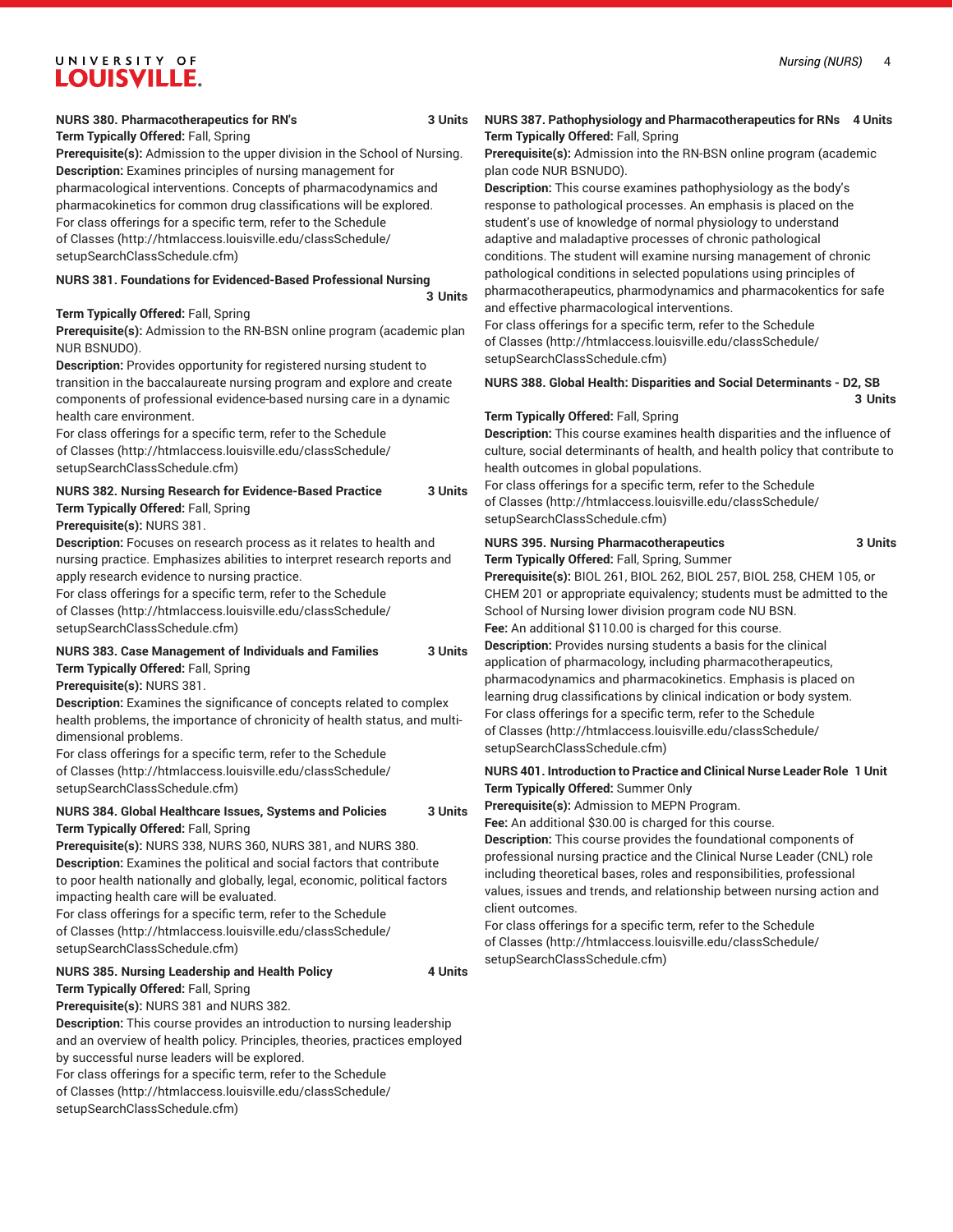#### *Nursing (NURS)* 5

# UNIVERSITY OF **LOUISVILLE.**

#### **NURS 402. Adult Health I 5 Units**

**Term Typically Offered:** Summer Only

**Prerequisite(s):** MEPN Program Admission NURSMSNEPN. **Fee 1:** An additional \$90.00 is charged for this course.

**Fee 2:** An additional \$90.00 is charged for this course.

**Description:** This course is designed to introduce concepts and principles of nursing practice focusing on the implementation of evidence-based interventions in the care of adults with chronic health conditions. Lab and clinical applications of cognitive, psychomotor, and interpersonal skills are emphasized.

**Course Attribute(s):** CBL - This course includes Community-Based Learning (CBL). Students will engage in a community experience or project with an external partner in order to enhance understanding and application of academic content.

For class offerings for a specific term, refer to the [Schedule](http://htmlaccess.louisville.edu/classSchedule/setupSearchClassSchedule.cfm) [of Classes \(http://htmlaccess.louisville.edu/classSchedule/](http://htmlaccess.louisville.edu/classSchedule/setupSearchClassSchedule.cfm) [setupSearchClassSchedule.cfm\)](http://htmlaccess.louisville.edu/classSchedule/setupSearchClassSchedule.cfm)

#### **NURS 403. Adult Health II 6 Units**

**Term Typically Offered:** Spring Only **Prerequisite(s):** NURS 402.

**Fee 1:** An additional \$150.00 is charged for this course. **Fee 2:** An additional \$45.00 is charged for this course. **Description:** This course focuses on the application of life skills for professional nursing focusing on acute and chronic care and case management of adults and families. Experiences emphasis secondary and tertiary prevention and care for aggregates, families, and individuals. **Course Attribute(s):** CBL - This course includes Community-Based Learning (CBL). Students will engage in a community experience or project with an external partner in order to enhance understanding and application of academic content.

For class offerings for a specific term, refer to the [Schedule](http://htmlaccess.louisville.edu/classSchedule/setupSearchClassSchedule.cfm) [of Classes \(http://htmlaccess.louisville.edu/classSchedule/](http://htmlaccess.louisville.edu/classSchedule/setupSearchClassSchedule.cfm) [setupSearchClassSchedule.cfm\)](http://htmlaccess.louisville.edu/classSchedule/setupSearchClassSchedule.cfm)

#### **NURS 404. Childbearing 3.5 Units**

**Term Typically Offered:** Fall Only **Prerequisite(s):** NURS 401, NURS 402, and NURS 503. **Fee 1:** An additional \$22.50 is charged for this course. **Fee 2:** An additional \$90.00 is charged for this course. **Description:** This course focuses on the concepts related to health promotion and disease management across the preconception through neonatal spectrum. Emphasis is placed on the relevance of decisionmaking choices that impact the childbearing family. For class offerings for a specific term, refer to the [Schedule](http://htmlaccess.louisville.edu/classSchedule/setupSearchClassSchedule.cfm) [of Classes \(http://htmlaccess.louisville.edu/classSchedule/](http://htmlaccess.louisville.edu/classSchedule/setupSearchClassSchedule.cfm)

[setupSearchClassSchedule.cfm\)](http://htmlaccess.louisville.edu/classSchedule/setupSearchClassSchedule.cfm)

### **NURS 405. Child Health 4 Units**

#### **Term Typically Offered:** Fall Only

**Prerequisite(s):** NURS 401, NURS 402, and NURS 503. **Fee 1:** An additional \$45.00 is charged for this course.

**Fee 2:** An additional \$90.00 is charged for this course.

**Description:** This course focuses on the essential concepts, theories, and developmental processes fundamental in understanding the acute and chronic health concerns and problems of children and their families. **Course Attribute(s):** CBL - This course includes Community-Based Learning (CBL). Students will engage in a community experience or project with an external partner in order to enhance understanding and application of academic content.

For class offerings for a specific term, refer to the [Schedule](http://htmlaccess.louisville.edu/classSchedule/setupSearchClassSchedule.cfm) [of Classes](http://htmlaccess.louisville.edu/classSchedule/setupSearchClassSchedule.cfm) ([http://htmlaccess.louisville.edu/classSchedule/](http://htmlaccess.louisville.edu/classSchedule/setupSearchClassSchedule.cfm) [setupSearchClassSchedule.cfm\)](http://htmlaccess.louisville.edu/classSchedule/setupSearchClassSchedule.cfm)

## **NURS 406. Psychiatric/Mental Health 4 Units Term Typically Offered:** Fall Only **Prerequisite(s):** NURS 403.

**Fee 1:** An additional \$90.00 is charged for this course.

**Fee 2:** An additional \$45.00 is charged for this course. **Description:** This course includes the application of life skills for professional nursing, focusing on acute and chronic care of clients with mental health alterations. Experiences are provided in a variety of setting with selected populations.

**Course Attribute(s):** CBL - This course includes Community-Based Learning (CBL). Students will engage in a community experience or project with an external partner in order to enhance understanding and application of academic content.

For class offerings for a specific term, refer to the [Schedule](http://htmlaccess.louisville.edu/classSchedule/setupSearchClassSchedule.cfm) [of Classes](http://htmlaccess.louisville.edu/classSchedule/setupSearchClassSchedule.cfm) ([http://htmlaccess.louisville.edu/classSchedule/](http://htmlaccess.louisville.edu/classSchedule/setupSearchClassSchedule.cfm) [setupSearchClassSchedule.cfm\)](http://htmlaccess.louisville.edu/classSchedule/setupSearchClassSchedule.cfm)

#### **NURS 407. Community Health 4 Units Term Typically Offered:** Summer Only **Prerequisite(s):** NURS 403.

**Fee 1:** An additional \$120.00 is charged for this course.

**Fee 2:** An additional \$45.00 is charged for this course.

**Description:** This course provides students the opportunity to gain handson-experience in a variety of community settings. The focus is to develop a depth and breadth of knowledge regarding holistic assessment and intervention to protect and promote the health of populations. **Course Attribute(s):** CBL - This course includes Community-Based Learning (CBL). Students will engage in a community experience or project with an external partner in order to enhance understanding and application of academic content.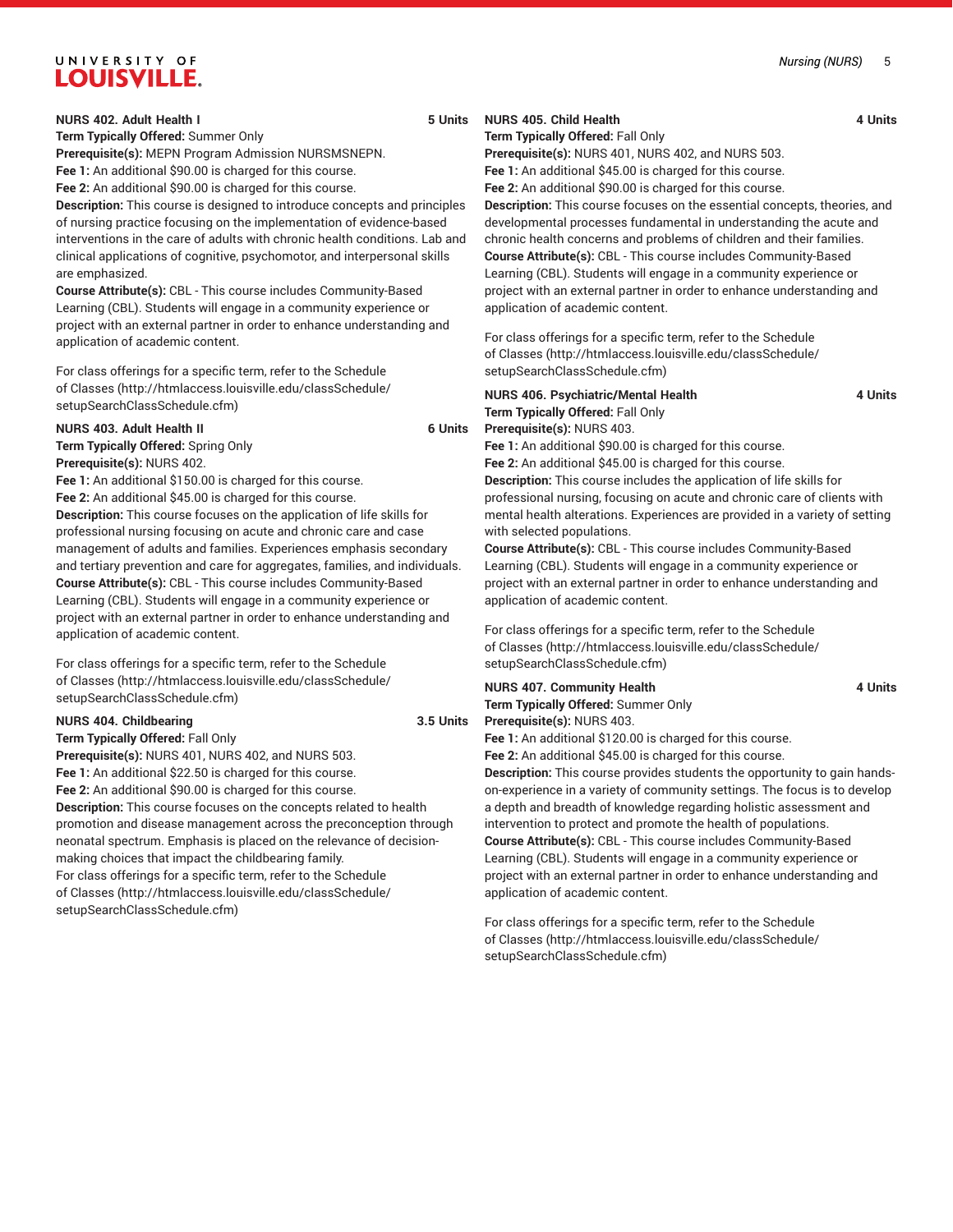#### **NURS 408. Care of the Adult with Complex Health Needs 6 Units Term Typically Offered:** Fall Only

**Prerequisite(s):** NURS 403.

**Fee 1:** An additional \$90.00 is charged for this course.

**Fee 2:** An additional \$150.00 is charged for this course.

**Description:** This course provides the student with an understanding of the professional nursing care of adults and families with complex health needs. An emphasis is placed on acquiring competencies necessay for the development of the professional nurse advocate.

**Course Attribute(s):** CBL - This course includes Community-Based Learning (CBL). Students will engage in a community experience or project with an external partner in order to enhance understanding and application of academic content.

For class offerings for a specific term, refer to the [Schedule](http://htmlaccess.louisville.edu/classSchedule/setupSearchClassSchedule.cfm) [of Classes \(http://htmlaccess.louisville.edu/classSchedule/](http://htmlaccess.louisville.edu/classSchedule/setupSearchClassSchedule.cfm) [setupSearchClassSchedule.cfm\)](http://htmlaccess.louisville.edu/classSchedule/setupSearchClassSchedule.cfm)

#### **NURS 409. Capstone 2 Units**

**Grading Basis:** Pass/Fail **Term Typically Offered:** Spring Only **Prerequisite(s):** NURS 408.

**Fee:** An additional \$90.00 is charged for this course. **Description:** This course provides students opportunities to apply knowledge in the care of individuals and families in a dynamic healthcare setting. Emphasis is on developing the role of the professional nurse advocate.

For class offerings for a specific term, refer to the [Schedule](http://htmlaccess.louisville.edu/classSchedule/setupSearchClassSchedule.cfm) [of Classes \(http://htmlaccess.louisville.edu/classSchedule/](http://htmlaccess.louisville.edu/classSchedule/setupSearchClassSchedule.cfm) [setupSearchClassSchedule.cfm\)](http://htmlaccess.louisville.edu/classSchedule/setupSearchClassSchedule.cfm)

#### **NURS 430. NCLEX-RN Preparation and Strategies 2 Units Term Typically Offered:** Fall, Spring

**Corequisite(s):** NURS 491, or NURS 494, or NURS 409, or NURS 507. **Description:** This course is designed to prepare students for the NCLEX-RN exam through the development of test-taking skills. Emphasis is placed on application of nursing knowledge and analysis of clinical scenarios to facilitate clinical decision making.

For class offerings for a specific term, refer to the [Schedule](http://htmlaccess.louisville.edu/classSchedule/setupSearchClassSchedule.cfm) [of Classes \(http://htmlaccess.louisville.edu/classSchedule/](http://htmlaccess.louisville.edu/classSchedule/setupSearchClassSchedule.cfm) [setupSearchClassSchedule.cfm\)](http://htmlaccess.louisville.edu/classSchedule/setupSearchClassSchedule.cfm)

#### **NURS 441. Nursing Care of the Childbearing Family 4 Units Prerequisite(s):** NURS 351 and NURS 352.

**Description:** Application of Lifeskills for professional nursing, focusing on the care of childbearing families across the spectrum of pregnancy and birth. Experiences emphasize health-promoting behaviors in childbearing families.

For class offerings for a specific term, refer to the [Schedule](http://htmlaccess.louisville.edu/classSchedule/setupSearchClassSchedule.cfm) [of Classes \(http://htmlaccess.louisville.edu/classSchedule/](http://htmlaccess.louisville.edu/classSchedule/setupSearchClassSchedule.cfm) [setupSearchClassSchedule.cfm\)](http://htmlaccess.louisville.edu/classSchedule/setupSearchClassSchedule.cfm)

#### **NURS 442. Mental Health Nursing 6 Units**

**Prerequisite(s):** NURS 351 and NURS 352.

**Description:** Application of Lifeskills for professional nursing, focusing on acute and chronic care of clients with mental health alterations. Experiences are provided in a variety of settings with selected populations.

For class offerings for a specific term, refer to the [Schedule](http://htmlaccess.louisville.edu/classSchedule/setupSearchClassSchedule.cfm) [of Classes \(http://htmlaccess.louisville.edu/classSchedule/](http://htmlaccess.louisville.edu/classSchedule/setupSearchClassSchedule.cfm) [setupSearchClassSchedule.cfm\)](http://htmlaccess.louisville.edu/classSchedule/setupSearchClassSchedule.cfm)

#### **NURS 443. Essentials of Quality Professional Nursing 3 Units Prerequisite(s):** NURS 351 and NURS 352.

**Description:** Application of Lifeskills and processes integral to professional nursing. Components of the course include case management, systems, professional behaviors, quality improvement, and evidence-based practice.

For class offerings for a specific term, refer to the [Schedule](http://htmlaccess.louisville.edu/classSchedule/setupSearchClassSchedule.cfm) [of Classes](http://htmlaccess.louisville.edu/classSchedule/setupSearchClassSchedule.cfm) ([http://htmlaccess.louisville.edu/classSchedule/](http://htmlaccess.louisville.edu/classSchedule/setupSearchClassSchedule.cfm) [setupSearchClassSchedule.cfm\)](http://htmlaccess.louisville.edu/classSchedule/setupSearchClassSchedule.cfm)

**NURS 451. Synthesis of Complex Heath Needs 12 Units Prerequisite(s):** NURS 441, NURS 442, and NURS 443.

**Description:** Synthesizes Lifeskills for professional nursing. Experiences emphasize professional nursing care of clients with complex health needs. Clinical assignments provide extensive professional nursing experience with clients in selected settings.

For class offerings for a specific term, refer to the [Schedule](http://htmlaccess.louisville.edu/classSchedule/setupSearchClassSchedule.cfm) [of Classes](http://htmlaccess.louisville.edu/classSchedule/setupSearchClassSchedule.cfm) ([http://htmlaccess.louisville.edu/classSchedule/](http://htmlaccess.louisville.edu/classSchedule/setupSearchClassSchedule.cfm) [setupSearchClassSchedule.cfm\)](http://htmlaccess.louisville.edu/classSchedule/setupSearchClassSchedule.cfm)

#### **NURS 452. Transition to Nursing Practice 2 Units**

**Prerequisite(s):** NURS 441, NURS 442, and NURS 443. **Description:** Discusses trends and issues as they relate to Lifeskills critical for transition to professional nursing practice. For class offerings for a specific term, refer to the [Schedule](http://htmlaccess.louisville.edu/classSchedule/setupSearchClassSchedule.cfm) [of Classes](http://htmlaccess.louisville.edu/classSchedule/setupSearchClassSchedule.cfm) ([http://htmlaccess.louisville.edu/classSchedule/](http://htmlaccess.louisville.edu/classSchedule/setupSearchClassSchedule.cfm) [setupSearchClassSchedule.cfm\)](http://htmlaccess.louisville.edu/classSchedule/setupSearchClassSchedule.cfm)

### **NURS 460. Internship in Nursing 6-12 Units Grading Basis:** Pass/Fail **Prerequisite(s):** NURS 450.

**Description:** This course provides an intensive clinical experience in a selected setting which allows students the opportunity to improve time management, gain control and self-confidence, explore the realities of role acquisition, and add documentation to portfolio/resume. For class offerings for a specific term, refer to the [Schedule](http://htmlaccess.louisville.edu/classSchedule/setupSearchClassSchedule.cfm) [of Classes](http://htmlaccess.louisville.edu/classSchedule/setupSearchClassSchedule.cfm) ([http://htmlaccess.louisville.edu/classSchedule/](http://htmlaccess.louisville.edu/classSchedule/setupSearchClassSchedule.cfm) [setupSearchClassSchedule.cfm\)](http://htmlaccess.louisville.edu/classSchedule/setupSearchClassSchedule.cfm)

### **NURS 465. Research in Clinical Practice 3 Units**

**Term Typically Offered:** Occasionally Offered

**Prerequisite(s):** NURS 338, NURS 360, NURS 370, and NURS 395. **Description:** This course will help the RN student determine the adequacy of a research study by teaching the fundamentals of research and learning to critique research studies for their applicability to clinical nursing practice.

For class offerings for a specific term, refer to the [Schedule](http://htmlaccess.louisville.edu/classSchedule/setupSearchClassSchedule.cfm) [of Classes](http://htmlaccess.louisville.edu/classSchedule/setupSearchClassSchedule.cfm) ([http://htmlaccess.louisville.edu/classSchedule/](http://htmlaccess.louisville.edu/classSchedule/setupSearchClassSchedule.cfm) [setupSearchClassSchedule.cfm\)](http://htmlaccess.louisville.edu/classSchedule/setupSearchClassSchedule.cfm)

#### **NURS 466. Global Healthcare Issues, Systems and Policies 2 Units Term Typically Offered:** Fall, Spring

**Prerequisite(s):** NURS 371 or NURS 356; NURS 372 or NURS 487; and NURS 374 or NURS 358.

**Fee:** An additional \$60.00 is charged for this course.

**Description:** This course examines contemporary issues in global health and trans-cultural nursing. Additional Course Objective: Analyze issues of cultural care diversity in relation to a trans-cultural nursing framework and how it relates to nursing care delivered across setting and across the lifespan.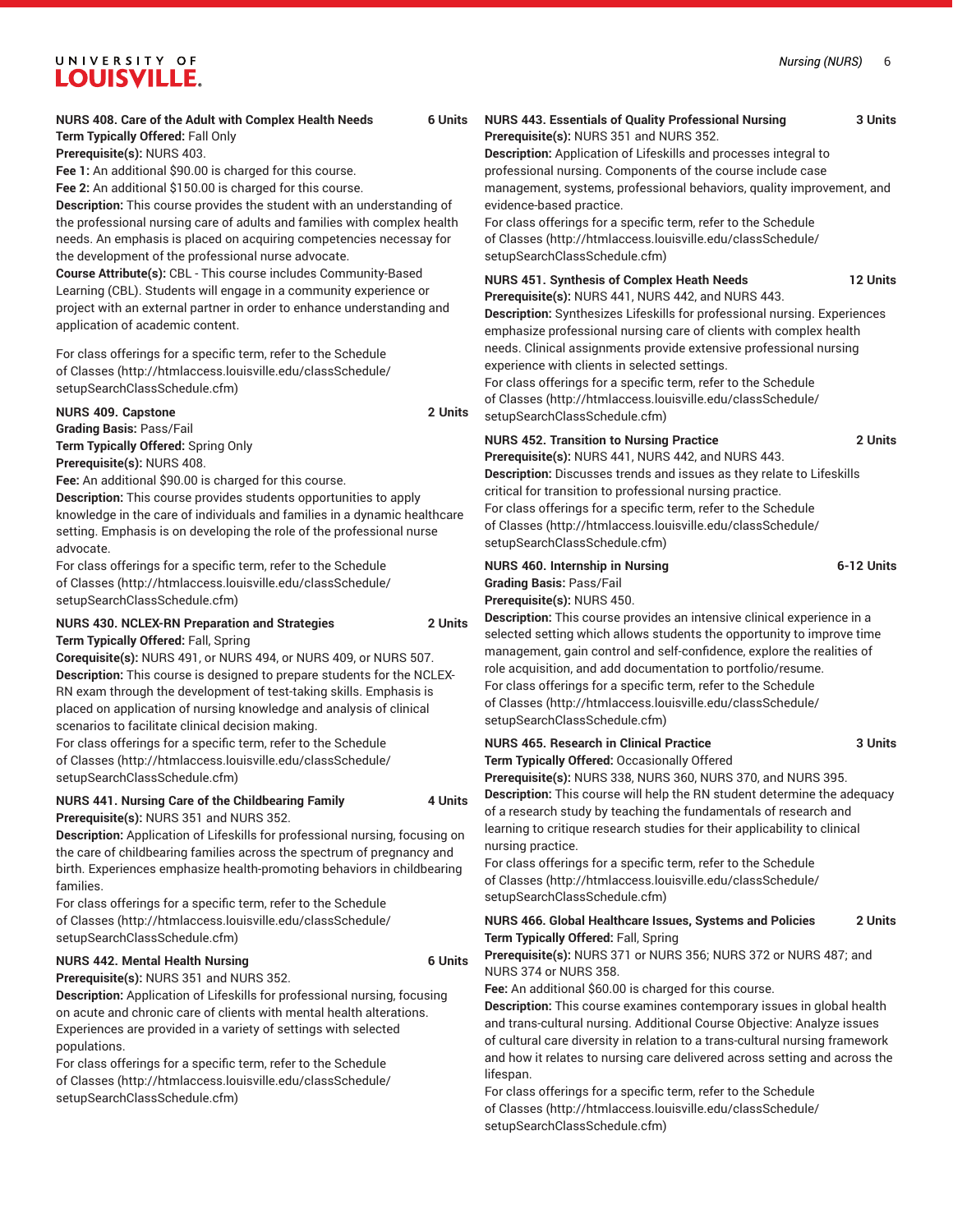**Term Typically Offered:** Fall, Spring, Summer **Prerequisite(s):** NURS 381; NURS 382; NURS 386 or NURS 388; and

NURS 482.

**Description:** This course focuses on health care of populations in the community with emphasis on public health principles to promote health and prevent diseases.

**Course Attribute(s):** CBL - This course includes Community-Based Learning (CBL). Students will engage in a community experience or project with an external partner in order to enhance understanding and application of academic content.

For class offerings for a specific term, refer to the [Schedule](http://htmlaccess.louisville.edu/classSchedule/setupSearchClassSchedule.cfm) [of Classes \(http://htmlaccess.louisville.edu/classSchedule/](http://htmlaccess.louisville.edu/classSchedule/setupSearchClassSchedule.cfm) [setupSearchClassSchedule.cfm\)](http://htmlaccess.louisville.edu/classSchedule/setupSearchClassSchedule.cfm)

#### **NURS 475. Professional Issues 1 Unit**

**Prerequisite(s):** NURS 465 and NURS 470.

**Description:** This course explores present trends in the profession and health care system, national and state issues which impact nursing, and the role of the nurse. Content in this course changes as issues and trends change.

For class offerings for a specific term, refer to the [Schedule](http://htmlaccess.louisville.edu/classSchedule/setupSearchClassSchedule.cfm) [of Classes \(http://htmlaccess.louisville.edu/classSchedule/](http://htmlaccess.louisville.edu/classSchedule/setupSearchClassSchedule.cfm) [setupSearchClassSchedule.cfm\)](http://htmlaccess.louisville.edu/classSchedule/setupSearchClassSchedule.cfm)

#### **NURS 476. Community Leadership Practicum - CUE 2 Units Term Typically Offered:** Fall, Spring, Summer

**Prerequisite(s):** NURS 381; NURS 382; NURS 386 or NURS 388; NURS 482.

**Corequisite(s):** NURS 470.

**Fee 1:** An additional \$90.00 is charged for this course.

**Fee 2:** An additional \$60.00 is charged for this course.

**Description:** Provides student opportunities to apply knowledge and synthesize insight gained through their educational experience to perform primary, secondary, and tertiary prevention interventions in a community setting.

**Course Attribute(s):** CUE - This course fulfills the Culminating Undergraduate Experience (CUE) requirement for certain degree programs. CUE courses are advanced-level courses intended for majors with at least 90 earned credits/senior-level status., CBL - This course includes Community-Based Learning (CBL). Students will engage in a community experience or project with an external partner in order to enhance understanding and application of academic content.

For class offerings for a specific term, refer to the [Schedule](http://htmlaccess.louisville.edu/classSchedule/setupSearchClassSchedule.cfm) [of Classes \(http://htmlaccess.louisville.edu/classSchedule/](http://htmlaccess.louisville.edu/classSchedule/setupSearchClassSchedule.cfm) [setupSearchClassSchedule.cfm\)](http://htmlaccess.louisville.edu/classSchedule/setupSearchClassSchedule.cfm)

#### **NURS 480. Complex Health Management 8 Units Prerequisite(s):** NURS 465 and NURS 470.

**Description:** This course includes concepts related to complex health problems, the impact of chronicity on health status, and multidimensional problems. Clinical practice will focus on current and future health care delivery systems such as managed care with an emphasis on case management.

For class offerings for a specific term, refer to the [Schedule](http://htmlaccess.louisville.edu/classSchedule/setupSearchClassSchedule.cfm) [of Classes \(http://htmlaccess.louisville.edu/classSchedule/](http://htmlaccess.louisville.edu/classSchedule/setupSearchClassSchedule.cfm) [setupSearchClassSchedule.cfm\)](http://htmlaccess.louisville.edu/classSchedule/setupSearchClassSchedule.cfm)

### **NURS 481. Child Health Nursing 5 Units**

**Term Typically Offered:** Fall, Spring

**Prerequisite(s):** NURS 356, NURS 357, and NURS 358. **Fee 1:** An additional \$150.00 is charged for this course.

**Fee 2:** An additional \$90.00 is charged for this course. **Description:** This course is designed to present essential concepts, theories and developmental processes fundamental to understand the acute and chronic health concerns and problems of children and their families.

**Note:** This course contains a clinical component.

**Course Attribute(s):** CBL - This course includes Community-Based Learning (CBL). Students will engage in a community experience or project with an external partner in order to enhance understanding and application of academic content.

For class offerings for a specific term, refer to the [Schedule](http://htmlaccess.louisville.edu/classSchedule/setupSearchClassSchedule.cfm) [of Classes](http://htmlaccess.louisville.edu/classSchedule/setupSearchClassSchedule.cfm) ([http://htmlaccess.louisville.edu/classSchedule/](http://htmlaccess.louisville.edu/classSchedule/setupSearchClassSchedule.cfm) [setupSearchClassSchedule.cfm\)](http://htmlaccess.louisville.edu/classSchedule/setupSearchClassSchedule.cfm)

#### **NURS 482. Health Promotion for Individuals, Families, and Communities 3 Units**

# **Term Typically Offered:** Fall, Spring, Summer

**Corequisite(s):** NURS 381.

**Description:** Introduces student to nursing theorist to evaluate nursing practice in changing health care environment. Provides opportunity to expand knowledge as it relates to the significance of contemporary issues in professional nursing practice.

For class offerings for a specific term, refer to the [Schedule](http://htmlaccess.louisville.edu/classSchedule/setupSearchClassSchedule.cfm) [of Classes](http://htmlaccess.louisville.edu/classSchedule/setupSearchClassSchedule.cfm) ([http://htmlaccess.louisville.edu/classSchedule/](http://htmlaccess.louisville.edu/classSchedule/setupSearchClassSchedule.cfm) [setupSearchClassSchedule.cfm\)](http://htmlaccess.louisville.edu/classSchedule/setupSearchClassSchedule.cfm)

#### **NURS 483. Theories and Issues in Professional Nursing Practice 3 Units Term Typically Offered:** Fall, Spring, Summer

**Prerequisite(s):** NURS 338, NURS 360, NURS 380, and NURS 381. **Description:** Introduces student to nursing theorist to evaluate nursing practice in changing health care environment. Provides opportunity to expand knowledge as it relates to the significance of contemporary issues in professional nursing practice.

For class offerings for a specific term, refer to the [Schedule](http://htmlaccess.louisville.edu/classSchedule/setupSearchClassSchedule.cfm) [of Classes](http://htmlaccess.louisville.edu/classSchedule/setupSearchClassSchedule.cfm) ([http://htmlaccess.louisville.edu/classSchedule/](http://htmlaccess.louisville.edu/classSchedule/setupSearchClassSchedule.cfm) [setupSearchClassSchedule.cfm\)](http://htmlaccess.louisville.edu/classSchedule/setupSearchClassSchedule.cfm)

### **NURS 484. Transition to Professional Nursing Practice 2 Units Term Typically Offered:** Fall, Spring, Summer

**Prerequisite(s):** NURS 360, NURS 380, NURS 381, NURS 382, NURS 383, NURS 384, NURS 385, NURS 482, and NURS 483.

**Description:** Explores and analyzes issues regarding role transition into professional practice as a baccalaureate prepared nurse. For class offerings for a specific term, refer to the [Schedule](http://htmlaccess.louisville.edu/classSchedule/setupSearchClassSchedule.cfm) [of Classes](http://htmlaccess.louisville.edu/classSchedule/setupSearchClassSchedule.cfm) ([http://htmlaccess.louisville.edu/classSchedule/](http://htmlaccess.louisville.edu/classSchedule/setupSearchClassSchedule.cfm)

# **NURS 485. Management of Health Care 3 Units**

[setupSearchClassSchedule.cfm\)](http://htmlaccess.louisville.edu/classSchedule/setupSearchClassSchedule.cfm)

**Prerequisite(s):** NURS 465 and NURS 470.

**Description:** This course focuses on the conceptual foundation, theories and practical applications of the principles of leadership and management. Lifeskills related to critical thinking and communication with multiple health care professionals is emphasized. For class offerings for a specific term, refer to the [Schedule](http://htmlaccess.louisville.edu/classSchedule/setupSearchClassSchedule.cfm) [of Classes](http://htmlaccess.louisville.edu/classSchedule/setupSearchClassSchedule.cfm) ([http://htmlaccess.louisville.edu/classSchedule/](http://htmlaccess.louisville.edu/classSchedule/setupSearchClassSchedule.cfm) [setupSearchClassSchedule.cfm\)](http://htmlaccess.louisville.edu/classSchedule/setupSearchClassSchedule.cfm)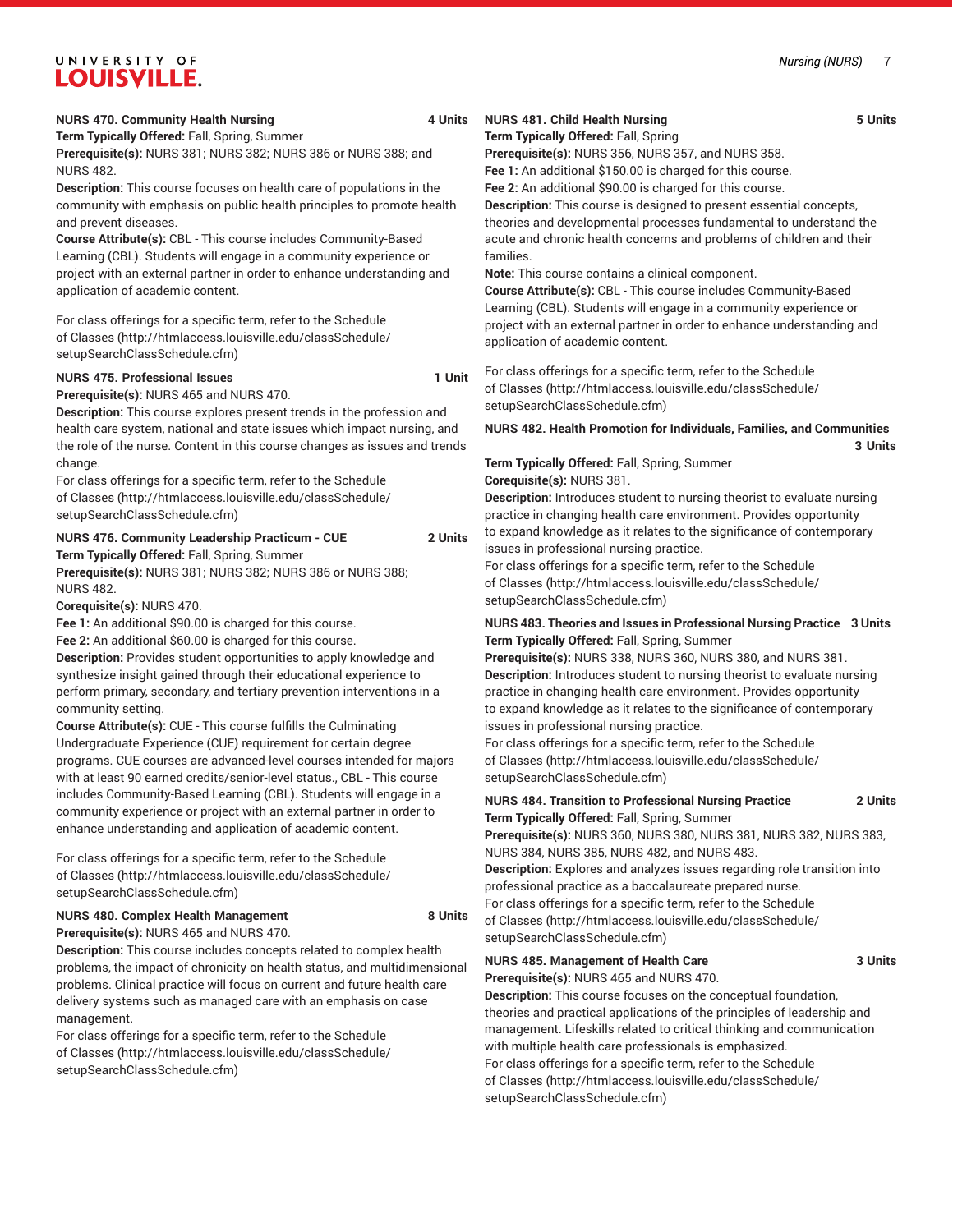#### *Nursing (NURS)* 8

# UNIVERSITY OF **LOUISVILLE.**

# **NURS 486. Management of Care of the Adult Health Client lll 5 Units**

**Term Typically Offered:** Fall, Spring, Summer **Prerequisite(s):** NURS 356, NURS 357, and NURS 358. **Fee 1:** An additional \$150.00 is charged for this course. **Fee 2:** An additional \$90.00 is charged for this course. **Description:** Knowledge gained in Management of Care I and II is synthesized and applied in providing care for adults, including young adult, middle-aged and geriatric clients with complex health conditions, who are experiencing alterations in body systems. **Note:** This course contains a clinical component. **Note:** Previously taught as NURS 471.

**Course Attribute(s):** CBL - This course includes Community-Based Learning (CBL). Students will engage in a community experience or project with an external partner in order to enhance understanding and application of academic content.

For class offerings for a specific term, refer to the [Schedule](http://htmlaccess.louisville.edu/classSchedule/setupSearchClassSchedule.cfm) [of Classes \(http://htmlaccess.louisville.edu/classSchedule/](http://htmlaccess.louisville.edu/classSchedule/setupSearchClassSchedule.cfm) [setupSearchClassSchedule.cfm\)](http://htmlaccess.louisville.edu/classSchedule/setupSearchClassSchedule.cfm)

# **NURS 487. Psychiatric-Mental Health Nursing 5 Units**

**Term Typically Offered:** Fall, Spring

**Prerequisite(s):** NURS 356, NURS 357, and NURS 358. **Fee 1:** An additional \$90.00 is charged for this course.

**Fee 2:** An additional \$150.00 is charged for this course.

**Description:** This course is designed to develop knowledge, skills, and attitudes in providing mental health care across the lifespan in a variety of settings. Student will become change agents in reducing the stigma related to mental illness.

**Note:** This course contains a clinical component.

**Course Attribute(s):** CBL - This course includes Community-Based Learning (CBL). Students will engage in a community experience or project with an external partner in order to enhance understanding and application of academic content.

For class offerings for a specific term, refer to the [Schedule](http://htmlaccess.louisville.edu/classSchedule/setupSearchClassSchedule.cfm) [of Classes \(http://htmlaccess.louisville.edu/classSchedule/](http://htmlaccess.louisville.edu/classSchedule/setupSearchClassSchedule.cfm) [setupSearchClassSchedule.cfm\)](http://htmlaccess.louisville.edu/classSchedule/setupSearchClassSchedule.cfm)

### **NURS 488. Leadership Project 2 Units**

**Term Typically Offered:** Fall, Spring, Summer **Prerequisite(s):** NURS 381, NURS 382. **Corequisite(s):** NURS 385.

**Description:** This course provides the opportunity to apply concepts in nursing leadership and health policy in a selected setting. The roles of nurse advocate and change agent are stressed in this project. For class offerings for a specific term, refer to the [Schedule](http://htmlaccess.louisville.edu/classSchedule/setupSearchClassSchedule.cfm) [of Classes \(http://htmlaccess.louisville.edu/classSchedule/](http://htmlaccess.louisville.edu/classSchedule/setupSearchClassSchedule.cfm) [setupSearchClassSchedule.cfm\)](http://htmlaccess.louisville.edu/classSchedule/setupSearchClassSchedule.cfm)

#### **NURS 491. Transition to Professional Nursing Practice 2 Units Term Typically Offered:** Fall, Spring, Summer

**Prerequisite(s):** NURS 481, NURS 486, and NURS 487. **Fee:** An additional \$60.00 is charged for this course. **Description:** This course is designed to provide the student with a framework for transition from student to novice professional nurse and

planning for career path. For class offerings for a specific term, refer to the [Schedule](http://htmlaccess.louisville.edu/classSchedule/setupSearchClassSchedule.cfm) [of Classes \(http://htmlaccess.louisville.edu/classSchedule/](http://htmlaccess.louisville.edu/classSchedule/setupSearchClassSchedule.cfm) [setupSearchClassSchedule.cfm\)](http://htmlaccess.louisville.edu/classSchedule/setupSearchClassSchedule.cfm)

# **NURS 492. Global Public Health 4 Units**

**Term Typically Offered:** Fall, Spring, Summer

**Prerequisite(s):** NURS 481, NURS 486, and NURS 487.

**Fee 1:** An additional \$120.00 is charged for this course. **Fee 2:** An additional \$45.00 is charged for this course.

**Description:** This course integrates contemporary issues in the clinical application of factors that contribute to health locally, regionally, nationally, and globally.

**Note:** This course has a clinical component.

**Course Attribute(s):** CBL - This course includes Community-Based Learning (CBL). Students will engage in a community experience or project with an external partner in order to enhance understanding and application of academic content.

For class offerings for a specific term, refer to the [Schedule](http://htmlaccess.louisville.edu/classSchedule/setupSearchClassSchedule.cfm) [of Classes](http://htmlaccess.louisville.edu/classSchedule/setupSearchClassSchedule.cfm) ([http://htmlaccess.louisville.edu/classSchedule/](http://htmlaccess.louisville.edu/classSchedule/setupSearchClassSchedule.cfm) [setupSearchClassSchedule.cfm\)](http://htmlaccess.louisville.edu/classSchedule/setupSearchClassSchedule.cfm)

#### **NURS 493. Nursing Leadership and Management 2 Units Term Typically Offered:** Fall, Spring

**Prerequisite(s):** NURS 481, NURS 486, and NURS 487. **Fee:** An additional \$60.00 is charged for this course. **Description:** This course is designed to introduce leadership, management, and health policy principles and health care delivery systems processes. This course focuses on the theory and practice of nursing leadership/management and the skills and characteristics necessary to be a successful professional nurse. For class offerings for a specific term, refer to the [Schedule](http://htmlaccess.louisville.edu/classSchedule/setupSearchClassSchedule.cfm) [of Classes](http://htmlaccess.louisville.edu/classSchedule/setupSearchClassSchedule.cfm) ([http://htmlaccess.louisville.edu/classSchedule/](http://htmlaccess.louisville.edu/classSchedule/setupSearchClassSchedule.cfm) [setupSearchClassSchedule.cfm\)](http://htmlaccess.louisville.edu/classSchedule/setupSearchClassSchedule.cfm)

**NURS 494. Capstone in Professional Nursing Practicum - CUE 7 Units Term Typically Offered:** Fall, Spring, Summer

**Prerequisite(s):** NURS 481, NURS 486, NURS 487. **Fee 1:** An additional \$225.00 is charged for this course.

**Fee 2:** An additional \$210.00 is charged for this course. **Description:** Provides student opportunities to apply knowledge in the care of individuals and families in a dynamic healthcare setting. Emphasis is on developing the role of the professional nurse advocate. **Course Attribute(s):** CUE - This course fulfills the Culminating Undergraduate Experience (CUE) requirement for certain degree programs. CUE courses are advanced-level courses intended for majors

with at least 90 earned credits/senior-level status., CBL - This course includes Community-Based Learning (CBL). Students will engage in a community experience or project with an external partner in order to enhance understanding and application of academic content.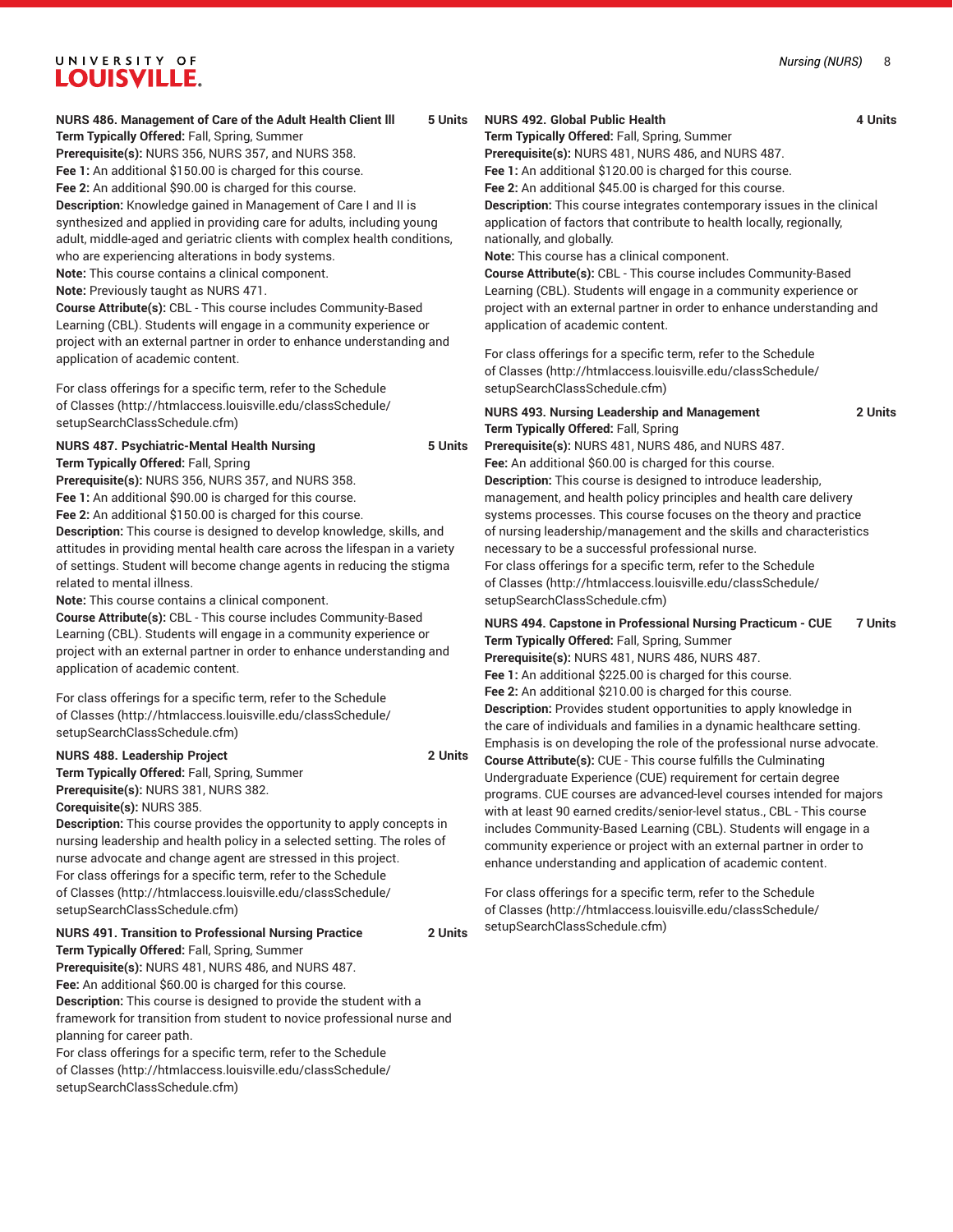#### *Nursing (NURS)* 9

# UNIVERSITY OF **LOUISVILLE.**

# **NURS 499. Global Public Health Nursing Practicum 1 Unit**

### **Term Typically Offered:** Spring Only

**Prerequisite(s):** NURS 500 (or concurrently).

**Description:** This course is designed for nursing students who have completed or who are currently completing NURS 500. In this course, students will conduct a population health-focused assessment of an assigned population health problem. Students will compare and contrast the epidemiology data and health policy regarding a community health problem and its treatment in the United States and its treatment in another country. In response to the population health assessment, students will develop public health nursing intervention strategies to improve and protect the health status of individuals, families and communities and evaluate the effectiveness of the implemented strategies.

For class offerings for a specific term, refer to the [Schedule](http://htmlaccess.louisville.edu/classSchedule/setupSearchClassSchedule.cfm) [of Classes \(http://htmlaccess.louisville.edu/classSchedule/](http://htmlaccess.louisville.edu/classSchedule/setupSearchClassSchedule.cfm) [setupSearchClassSchedule.cfm\)](http://htmlaccess.louisville.edu/classSchedule/setupSearchClassSchedule.cfm)

#### **NURS 500. Variables Impacting Health Care Delivery: A Global Context 3 Units**

**Description:** Disparities in international health care delivery and the contributing variables will be explored. Culture-specific content is based on the country of study and is delivered by the interdisciplinary faculty. For class offerings for a specific term, refer to the [Schedule](http://htmlaccess.louisville.edu/classSchedule/setupSearchClassSchedule.cfm) [of Classes \(http://htmlaccess.louisville.edu/classSchedule/](http://htmlaccess.louisville.edu/classSchedule/setupSearchClassSchedule.cfm) [setupSearchClassSchedule.cfm\)](http://htmlaccess.louisville.edu/classSchedule/setupSearchClassSchedule.cfm)

#### **NURS 501. Pathophysiology 4 Units**

**Prerequisite(s):** Department Permission.

**Description:** This course emphasizes the synthesis of preexisting knowledge of normal physiology to understand pathophysiological processes common among individuals and populations across the lifespan.

For class offerings for a specific term, refer to the [Schedule](http://htmlaccess.louisville.edu/classSchedule/setupSearchClassSchedule.cfm) [of Classes \(http://htmlaccess.louisville.edu/classSchedule/](http://htmlaccess.louisville.edu/classSchedule/setupSearchClassSchedule.cfm) [setupSearchClassSchedule.cfm\)](http://htmlaccess.louisville.edu/classSchedule/setupSearchClassSchedule.cfm)

### **NURS 502. Pharmacology 3 Units**

**Prerequisite(s):** Department Permission.

**Description:** This course is designed to provide nursing students with a sound basis for the clinical application of pharmacology. The basics of core drug knowledge, including pharmacotherapeutics, pharmacodynamics, and pharmacokinetics are covered. Emphasis is placed on learning drug classifications by clinical indication or body system with advanced understanding of potential drug interactions, pharmacogenetics and pharmacoeconomics.

For class offerings for a specific term, refer to the [Schedule](http://htmlaccess.louisville.edu/classSchedule/setupSearchClassSchedule.cfm) [of Classes \(http://htmlaccess.louisville.edu/classSchedule/](http://htmlaccess.louisville.edu/classSchedule/setupSearchClassSchedule.cfm) [setupSearchClassSchedule.cfm\)](http://htmlaccess.louisville.edu/classSchedule/setupSearchClassSchedule.cfm)

#### **NURS 503. Advanced Health Assessment 3 Units**

**Term Typically Offered:** Summer Only

**Prerequisite(s):** Admission to MEPN program.

**Description:** Focus is placed on the assessment component of the nursing process as a foundation of professional nursing practice. A systematic approach to client interview and physical exam techniques across the lifespan (neonate to geriatric) is emphasized. For class offerings for a specific term, refer to the [Schedule](http://htmlaccess.louisville.edu/classSchedule/setupSearchClassSchedule.cfm)

[of Classes \(http://htmlaccess.louisville.edu/classSchedule/](http://htmlaccess.louisville.edu/classSchedule/setupSearchClassSchedule.cfm) [setupSearchClassSchedule.cfm\)](http://htmlaccess.louisville.edu/classSchedule/setupSearchClassSchedule.cfm)

#### **NURS 504. Leadership & Health Care Policy 2 Units Term Typically Offered:** Spring Only

**Prerequisite(s):** Admission to MEPN Program.

**Description:** This course is designed to provide the student with theoretical principles and skills needed for leadership and professional role development within complex healthcare systems. The role of the nurse as leader and advocate in health policy at the local, state, regional, national and global level is emphasized. Students will analyze and evaluate how policy influences healthcare delivery in the context of stakeholders, politics and economics.

For class offerings for a specific term, refer to the [Schedule](http://htmlaccess.louisville.edu/classSchedule/setupSearchClassSchedule.cfm) [of Classes](http://htmlaccess.louisville.edu/classSchedule/setupSearchClassSchedule.cfm) ([http://htmlaccess.louisville.edu/classSchedule/](http://htmlaccess.louisville.edu/classSchedule/setupSearchClassSchedule.cfm) [setupSearchClassSchedule.cfm\)](http://htmlaccess.louisville.edu/classSchedule/setupSearchClassSchedule.cfm)

### **NURS 506. Leadership/EBP/Policy 2 Units**

**Prerequisite(s):** NURS 408 and NURS 608.

**Description:** This practicum will require students to formulate a leadership/management, policy or evidence-based project based on the assessed needs of their clinical site. With approval from their clinical preceptor and their instructor, students will apply knowledge and skills acquired in their master's course work in the completion of the project and the presentation of outcomes/findings.

**Course Attribute(s):** CBL - This course includes Community-Based Learning (CBL). Students will engage in a community experience or project with an external partner in order to enhance understanding and application of academic content.

For class offerings for a specific term, refer to the [Schedule](http://htmlaccess.louisville.edu/classSchedule/setupSearchClassSchedule.cfm) [of Classes](http://htmlaccess.louisville.edu/classSchedule/setupSearchClassSchedule.cfm) ([http://htmlaccess.louisville.edu/classSchedule/](http://htmlaccess.louisville.edu/classSchedule/setupSearchClassSchedule.cfm) [setupSearchClassSchedule.cfm\)](http://htmlaccess.louisville.edu/classSchedule/setupSearchClassSchedule.cfm)

#### **NURS 507. Transitions to Practice 2 Units Term Typically Offered:** Spring Only

**Prerequisite(s):** Admission to MEPN Program, NURS 408. **Description:** This course will assist students to make the transition to professional nursing practice. Students will learn about current legislative and practice issues, discuss legal aspects of nursing practice and prepare for the licensure process.

For class offerings for a specific term, refer to the [Schedule](http://htmlaccess.louisville.edu/classSchedule/setupSearchClassSchedule.cfm) [of Classes](http://htmlaccess.louisville.edu/classSchedule/setupSearchClassSchedule.cfm) ([http://htmlaccess.louisville.edu/classSchedule/](http://htmlaccess.louisville.edu/classSchedule/setupSearchClassSchedule.cfm) [setupSearchClassSchedule.cfm\)](http://htmlaccess.louisville.edu/classSchedule/setupSearchClassSchedule.cfm)

### **NURS 510. Advanced Pathophysiology and Pharmacology Application I**

# **Term Typically Offered:** Fall Only

**Prerequisite(s):** Admission to MEPN Program.

**Description:** This course emphasizes the application of pre-existing knowledge of pathophysiological processes and pharmacology management in pediatric and maternal health.

For class offerings for a specific term, refer to the [Schedule](http://htmlaccess.louisville.edu/classSchedule/setupSearchClassSchedule.cfm) [of Classes](http://htmlaccess.louisville.edu/classSchedule/setupSearchClassSchedule.cfm) ([http://htmlaccess.louisville.edu/classSchedule/](http://htmlaccess.louisville.edu/classSchedule/setupSearchClassSchedule.cfm) [setupSearchClassSchedule.cfm\)](http://htmlaccess.louisville.edu/classSchedule/setupSearchClassSchedule.cfm)

#### **NURS 511. Advanced Pathophysiology and Pharmacology Application II**

**2 Units**

**2 Units**

#### **Term Typically Offered:** Fall Only

**Prerequisite(s):** NURS 510.

**Description:** This course emphasizes the application of preexisting knowledge of pathophysiological processes and pharmacology management in adult health.